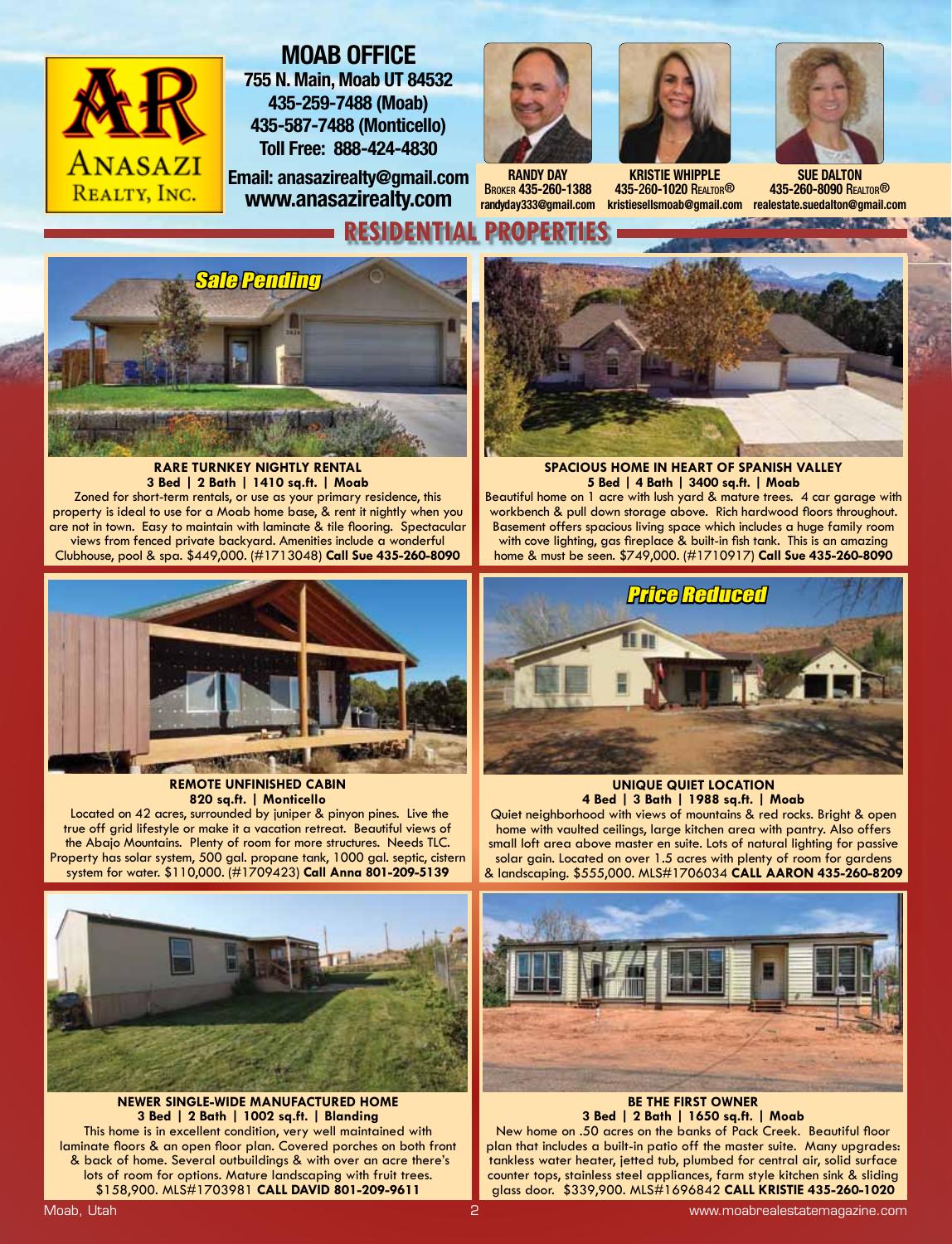

**435-260-8209** REALTOR® **aaronrealtormoab@gmail.com**



**GAIL WELLS 435-260-9996 anasazirealty@gmail.com**



**DAVID CARPENTER 801-209-9611** REALTOR® **rltrdavid@gmail.com**



**JIMMY JOHNSON 435-275-5200 REALTOR**® **jjohnson032981@gmail.com**



**ANNA FABIAN-LEFEVRE 801-209-5139 REALTOR**® **fabann70@gmail.com**





#### **INVESTMENT PROPERTY - 2 HOMES 3 Bed | 1.75 Baths each | Moab**

2 homes on large (.81 acre) lot close to town. Each home has 3B/ 1.75B. Home 1 has great layout, spacious rooms, large windows, huge kitchen with walk in pantry & separate laundry. Master bath is a dream with dual sinks, long vanity, and amazing 2-person walk in shower. Home 2 is 1978 mobile home. \$397,000. MLS#1696805 **CALL SUE 435-260-8090**



**INVESTMENT OPPORTUNITY in OLD TOWN 4 Bed | 3 Bath | 3401 sq.ft. | Moab**

Amazing .76 acre lot with Historic Home & large garage/shop (27'x40'). 19th century home features covered verandas, original adobe walls, vintage lighting, cove ceilings, & vintage details throughout. Beautiful lofty attic rooms & comfortable basement bedroom suite. Park like yard. Too many details to mention. \$785,000. MLS#1600429 **CALL SUE 435-260-8090**





**CASTT** 

**NEWLY CONSTRUCTED HOME 3 Bed | 4 Bath | 2600 sq.ft. | Moab** Exquisite custom home with a casita on .54 acres. Grand, arched outdoor entry leads to stunning courtyard with stone bench & fireplace. Travertine

marble tile, stone columns & vintage brick custom details throughout. Large kitchen with island & hidden pantry. Too many custom details to mention. \$749,000. MLS#1687958 **CALL KRISTIE 435-260-1020**



**BASE CAMP PROPERTY near SAN JUAN RIVER 3000 sq.ft. | .05 acres | Bluff** 

Open, flexible floor plan for your projects & groups. Ideal as an extended year-round farm, to kitchen base camp, hostel or hosting for large groups. The chef's kitchen boasts an industrial (campfire - chuck wagon) wood burning Amish oven & stove. There is an exterior sauna cottage. \$249,000. MLS#1596338 **CALL RANDY 435-260-1388**



**GREAT HOME on CORNER LOT 3 Bed | 1 Bath | 1053 sq.ft. | Blanding** Great home in a wonderful neighborhood and sits on a corner lot. Fenced backyard with fruit trees in the backyard and a large mature pine in the front yard. New roof and recently remodeled bathroom. This is a great home and is ready to be moved into. \$175,000. MLS#1715436

 **CALL DAVID 801-209-9611**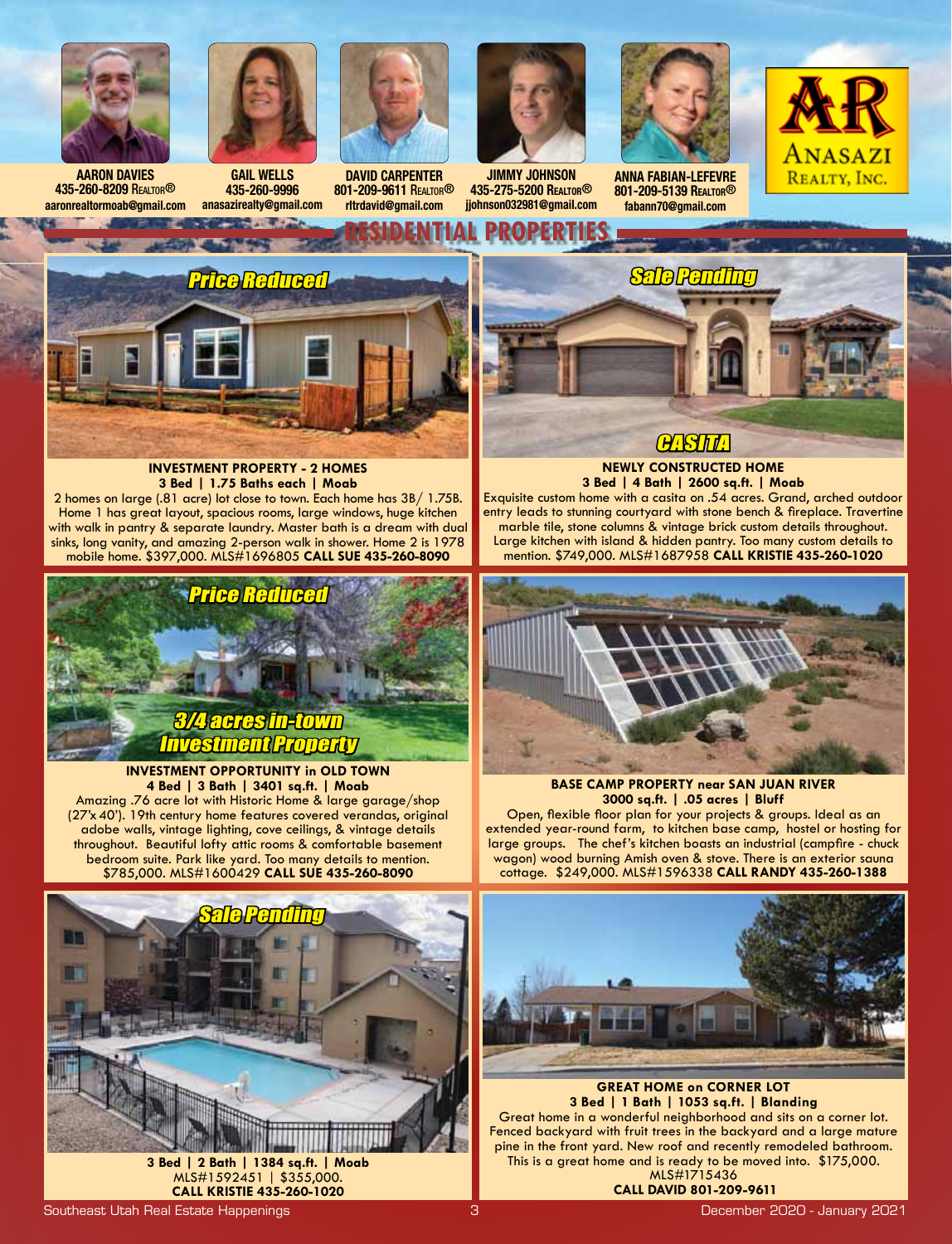

### **435-259-7488 (Moab) 435-587-7488 (Monticello) Toll Free: 888-424-4830**

**or... Visit our Mobile Friendly website www.anasazirealty.com from your Smartphone. No App Needed - ALL listings in SE Utah! Find us on Facebook** **Scan the QR Code with your Smartphone**





**LAND**



2 ACRES MOUNTAIN HOME BUILDING SITE MLS#1714039 | \$42,500. **CALL AARON 435-260-8209**



39.80 ACRES w| 3000 sq.ft. SHOP MLS#1699798 | \$249,500. **CALL DAVID 801-209-9611**



 160 Acres S. of Crescent Junction MLS#1695510 | \$800,000. **CALL RANDY 435-260-1388**



 Beautiful lot in Elk Meadows MLS#1690977 | \$69,800. **CALL KRISTIE 435-260-1020**



BEAUTIFUL LA SAL MOUNTAIN PROPERTY 12 acres | MLS#1683011 | \$275,000. **CALL RANDY 435-260-1388**



MOUNTAIN PROPERTY near Buckeye 160 acres | MLS#1672220 | \$999,000. **CALL RANDY 435-260-1388**



14.28 of BEAUTIFUL PROPERTY w/VIEWS MLS#1661797 | \$50,000. **CALL DAVID 801-209-9611**



MLS#1661155 | \$350,000. **CALL RANDY 435-260-1388**



Minutes from Looking Glass Rock & Canyonlands 40 acre | MLS#1658512 | \$230,000. **CALL DAVID 801-209-9611**



2 Lots Available with Views | Moab MLS#1656369, 74 \$108,000 each **CALL SUE 435-260-8090**



GATEWAY TO THE CANYONLANDS MLS#1655374 | \$799,900. **CALL KRISTIE 435-260-1020**



GREAT VIEW LOT of Red Rocks & Mtns | Moab 1 acre | MLS#1634573 | \$180,000 **CALL AARON 435-260-8209**